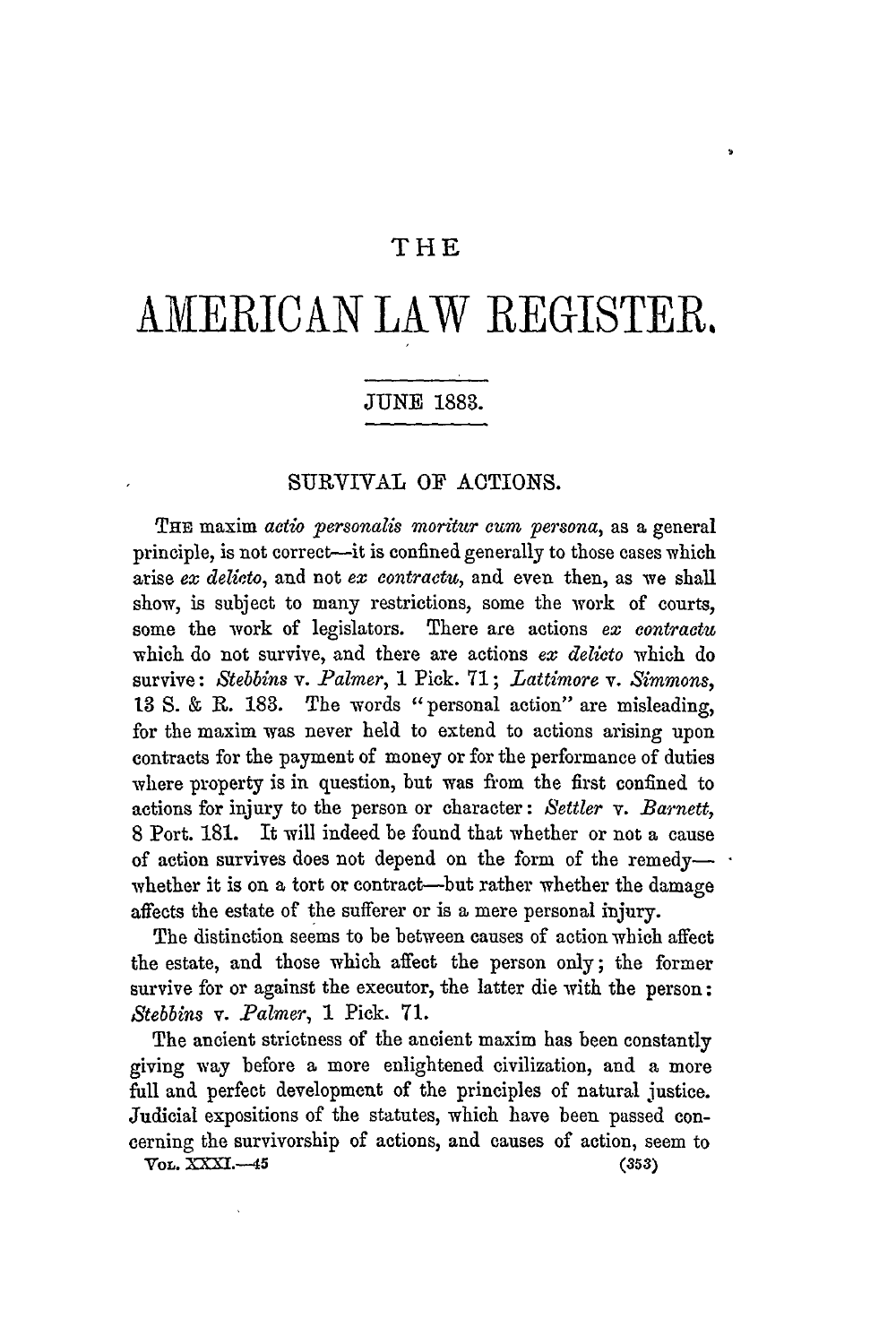have been made in the same liberal spirit which led to their enactment: *Roofer v. Graham,* **45** Me. **213.** Thus a statute which permitted actions of trespass on the case to be prosecuted or defended **by** an administrator or executor was held to apply to a case which had been commenced before the statute went into effect: Id. It has indeed been said **by** one court that at the hands of statute or judicial construction the maxim *actio personalis moritur cum persona* is itself dead, or **has** lost so much of its vitality as to be of very little use: *Peebles v. North Carolina Railroad Co.,* 63 **N.** *0.* **238.**

*What actions do and do not survive.-At* common law, as has been said, no actions for *injury to the person* survive the death of the person receiving them. If either the plaintiff or the defendant should die before verdict, any existing action brought to recover for such injury would abate ; and if none had been brought by the party injured, none could be commenced by his personal representative. But as to such personal actions as are founded upon any obligation, contract, debt, covenant or other duty, the general rule has been established from the earliest times that the right of action on which the testator or intestate might have sued in his lifetime survives his death and is transmitted to his executor .or administrator: Williams on Executors 786. Therefore, an executor or administrator may maintain an action to recover debts of every description due to the deceased, whether debts of record, specialties or simple contracts: Id. On the other hand, it was equally a principle of the common law that if an injury was done to the person or property of another for which damages only could be recovered in satisfaction, the action died with the person to whom or *by* whom the wrong was done. Trespass, trover, false imprisonment, assault and battery, slander, deceit, diverting a watercourse, obstructing lights, escape, and many other torts were cases where, at common law, the maxim *aetio personalis rnoritur cum persona* applied: Williams on Executors 790. But the statute of 4 Edw. III., **c.** 7, called the statute *de bonis asportatis in vita testatoris,* restricted the ancient maxim very much. Reciting that in times past executors have not had actions for a trespass done to their testators as of the goods and chattels of the said testators carried away in their life, and so such trespassers remained unpunished, it enacted that executors in such cases should have an action against the trespassers and recover their damages in like manner as they

354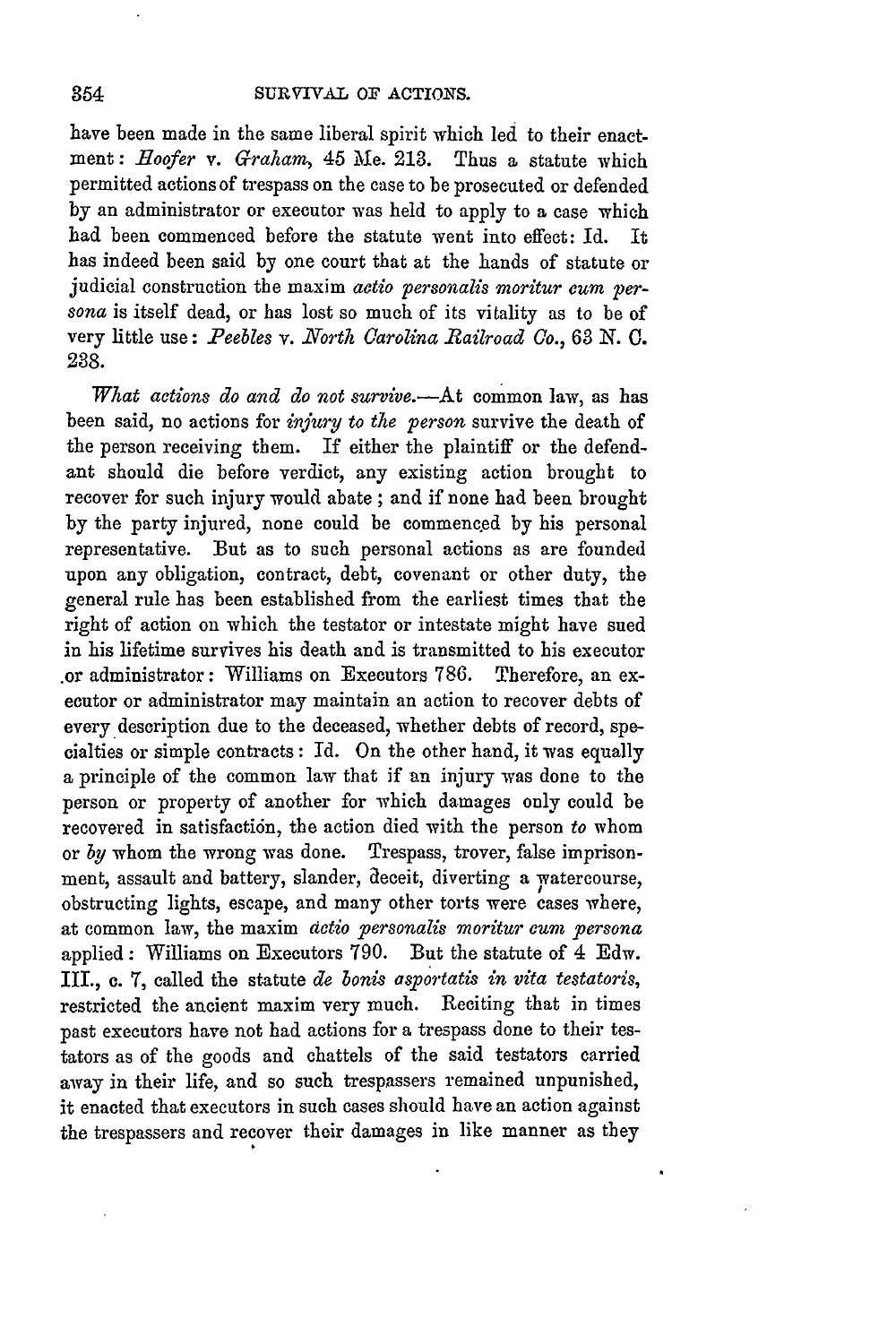whose executors they be should have had if they were living. This statute was subsequently extended to the exedutors of executors and to administrators, and being **a** remedial statute was construed liberally. As Lord **ELLENBOLOUGH** said in an early case *(Wilson* v. *Knubley, 7 East 134),* "It is a very ancient statute passed at a period when no great precision of language prevailed, and the body of the act does not speak of actions of trespass, though the instance put is proper for such an action, but it speaks of actions *for* a trespass done to the testator's goods, and it enacts that executors in such cases shall have an action against the trespassers, apparently using the word *trespass* as meaning a wrong done generally and the trespassers as wrongdoers." The statute was, therefore, construed to include not only technical trespasses but all acts by which personal property was lessened in value. The statute, however, it is to be noted, only gave the action *to* executors and did not extend to actions against them, where as against the person committing the injury the action died with him: see Coker v. *Crozier,* 5 Ala. 369. The statutes of most of the states are broader than the English law, and where the action survives at all, by virtue of their provisions, it survives against as well as *to* the executor: Potts v. Hale, 3 Mass. 321; *Wilbur v. Gilmore,* 21 Pick. 250; *Towle v. Lovatt,* 6 Mass. 394; *Holmes v. Moore,* 5 Pick. 257; *Mellen v. Baldwin,* 4 Mass. 480; *Stetson v. Kempton,* **13** Id. **292;** *Middleton v. Robinson,* 1 Bay **58** ; *\_Nettles v. -?' Oyley,* 2 Brev. **27.**

Even under the English statute there were cases in which the executor of a tort feasor might be charged, and this distinction has been made in several American cases in this way: Where the defendant by a tortious act acquires the property of the plaintiff, as by cutting his trees and converting them to his own use, or by converting his goods to his own use, the action will survive his death: but where by the act complained of the defendant acquires no gain, although the plaintiff may have suffered great loss, the action does not survive: *Cravath v. Plympton,* **13** Mass. 454; *Nettles v.* D' *Oyley,* 2 Brev. **27;** *Vittum v. G-ilman,* 48 *N.* H. 416; *ffamblij v. Trott,* 1 Cowp. 876; *Arnold v. Lamer,* **1** *N.* 0. Law Rep. 148. This distinction was first made by Mr. Justice MANWOOD, in a case in Saunders, where he said that in every case where aify price or value is set upon a thing in which the offence is committed, if the defendant dies his executor shall be chargeable, but where the action is for damages only in satisfaction for the injury done,

l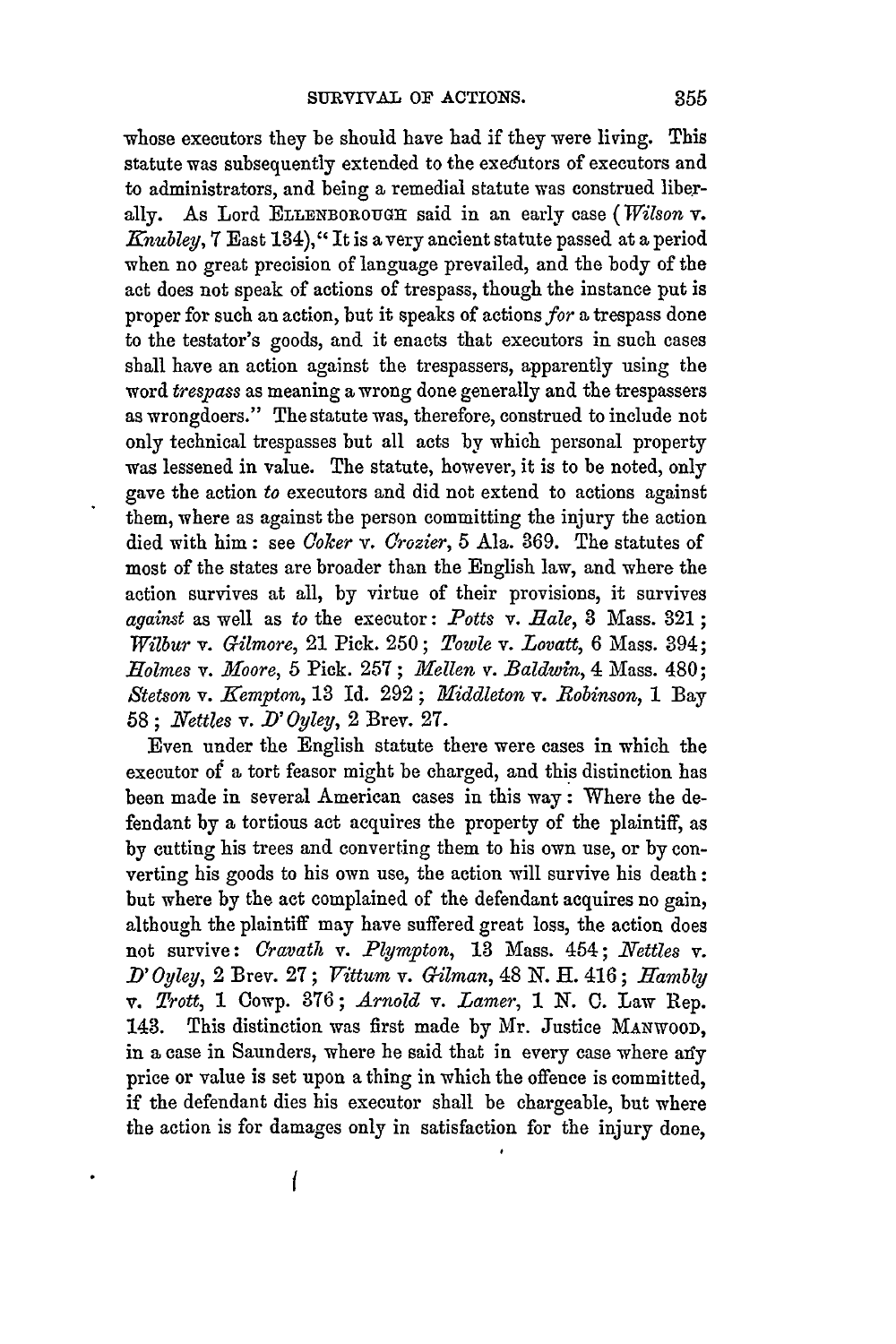then his executor shall not be liable. Lord MANSFIELD, in *Ifambly* **v.** Trott, 1 Cowp. 376, after quoting these words, says: "Here is a fundamental distinction, if it is a sort of injury **by** which the offender acquires no gain to himself at the expense of the sufferer, as beating or imprisoning a man, then the person injured has only a reparation for the delictum in damages to be assessed **by** a jury. But where besides the crime property is acquired which benefits the testator, then an action for the value of the property shall survive against the executor. So far as the tort goes an executor shall not be liable, and, therefore, it is that all public and all private causes die with the offender, and the executor is not chargeable, but as far as the act of the defendant is beneficial to him, his assets ought to be answerable, and his executor therefore shall be charged **:"** see  $Seeley$  v. Slosson, 1 Root 216; United States v. Daniel, 6 How. 11; *Cooper v. Crane, 9 N.* J. L. 173; *Coleman v. Woodworth,* **28** Gal. 567.

A Missouri case *(Hliggins v. Breen,* 9 Mo. 500), affords a good illustration of this distinction. A woman brought an action against the administrator of a man to whom she had been married by his deceit, alleging that he had been previously married and had another wife living at his death. She claimed to recover the value of her services while she lived with him as his wife. *"If* the injury of the man," said the court, **"** was a mere tort which resulted to no benefit to himself, then the action would not survive; but if it can be shown that the injury resulted in an advantage to him that he was made richer or his circumstances improved by the work and labor of the unfortunate plaintiff, then this action will lie. It is not maintained that for the deceit practised, for the injury to her person, the plaintiff has any redress against the administrator." So it was held in Pennsylvania that an action for conspiracy between A. and B. to prevent C. from recovering a debt of A., by means of A.'s assigning to **B.** without consideration choses in action, and thereupon taking the benefit of the insolvent law does not abate by the plaintiff's death: *Penrod v. forrison,* 2 P. & W. 126.

But at common law, the following classes of actions, were regarded as strictly personal actions and did not survive.

'Actions of assault and battery: *Harrison v. Moseley*, 31 Tex. 608; *Gibbs v. Belcher,* 30 Id. 79; *Miller v. Umbehower,* **10** *S.* & R. 311; *Kimbrough v. Mitchell*, 1 Head 539; to recover a penalty given by statute: *Watson v. Loop,* 12 Tex. 11; of criminal con-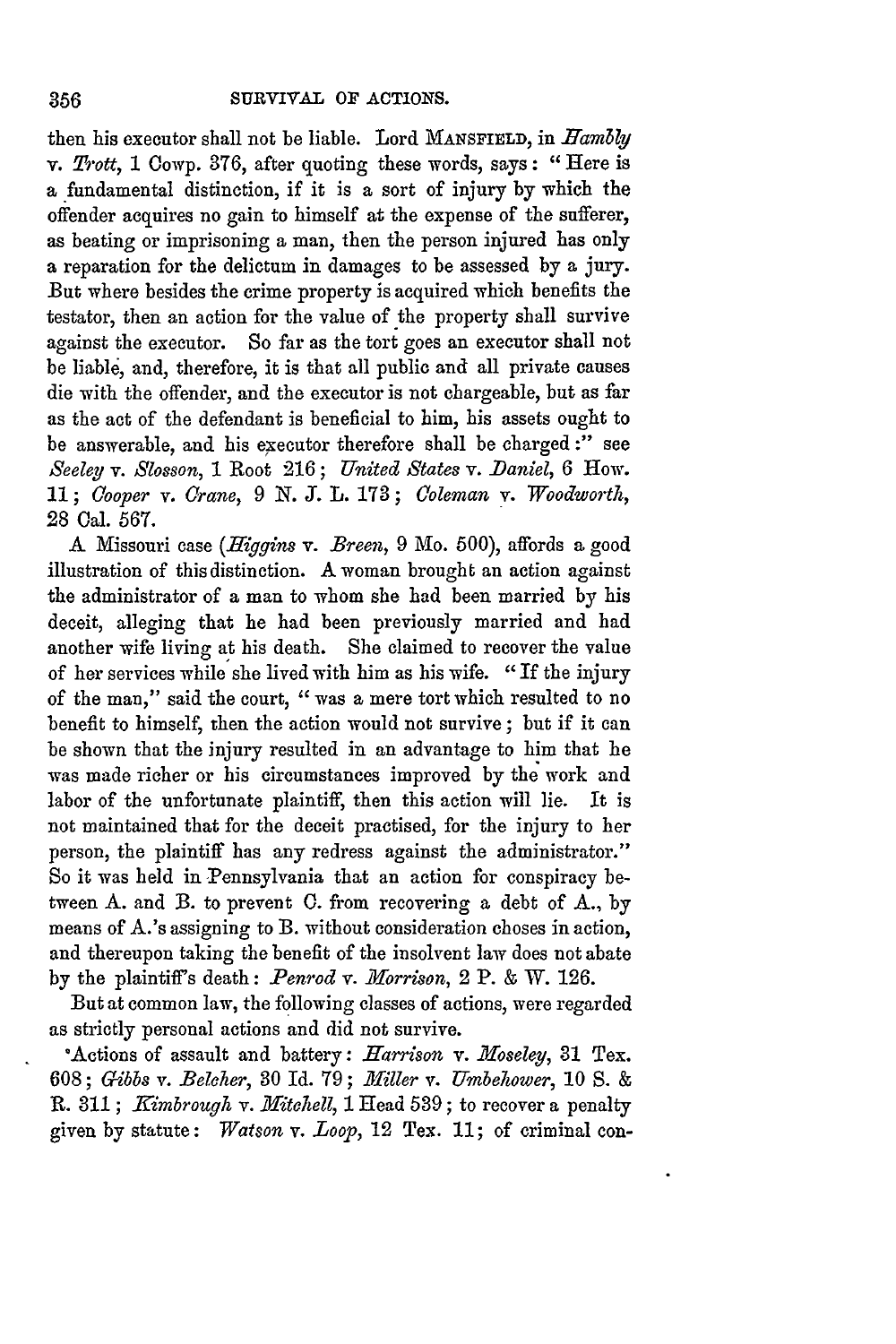versation: *Cox v. Whitfield,* 18 Ala. 738; *Clarke v. McClelland,* 9 Penn. St. 128; of seduction: *Brawner v. Sterdevant,* 9 Geo. 69; *George v. Van Horn,* 9 Barb. 523 ; *Shafer v. Grimes,* **23** Iowa 553; *Holliway v. Parker,* 23 Hun **71;** for negligently causing death, under Lord **CAMPBELL'S** Act and the American statutes thereon: *Woodward v. Chicago, &c., Railroad Co.*, 23 Wis. 400; *Green v. Thompson,* 26 Minn. 500; for malicious prosecution: *Taney v. Edwards,* 27 Tex. 225; against physicians for malpractice: *Long v. Morrison,* 14 Ind. 595; for deceit in the sale or exchange of property: *(oker v. Crozier,* 5 Ala. 369; *Newsom v. Jackson,* 29 Ga. **31;** for slander and libel: *Long v. Hitchcock,* 3 Ohio 274; *Alpin v. Morton,* 21 Id. 536; for fraudulently recommending a third party as worthy of credit, whereby loss was incurred: *Henshaw v. Miller*, 17 How. 212; for nuisance: *Blli* v. *Hansam City, &c., Railroad Co.,* **63** Mo. 131; *Aldrich v. Howard,* 9 R. I. 125; an action against a marshal or sheriff for a false return: *United States v. Daniel,* 6 How. 11; *Benjamin* v. *Smith,* 17 Wend. 208; an action of deceit in falsely pretending that the party was divorced from his wife, whereby the plaintiff was induced to marry him: *Grim* v. *Carr,* **31** Penn. St. 533; *Price* v. *Price,* 18 N. Y. **(S.** C.) 299; an action of trover: *Rench* v. Metzer, 6 S. & R. 272; an action for forcibly seizing a vessel on the high seas: *Nicholson v. Elton,* **13** Id. 415; a prosecution for bastardy: *State v. Sullivan,* 12 R. I. 212; an action fbr trespass: *Baker v. Danshee,* 7 Heisk. 229; an action against a city for maintaining an excavation in a street into which the plaintiff fell and was injured: *Knox v. City of Sterling,* 73 Ill. 214; or an action against a sheriff for a nonfeasance in neglecting to levy an execution: *Hambly v. Trott, Cowp. 371; Cravatt v. Plympton,* 13 Miass. 454; *People v. Gibbs,* 9 Wend. 29; all these did not survive at common law but died with the person.

So also a mandamus against a public officer is regarded as a personal action and abates with the death or retirement of the officer: *United States v. Boutwell,* 1 Cent. L. J. 231.

*Actions on contract growing out of tort.-It* appears to be well settled in the courts of England that if the executor can show that damage has accrued to the personal estate of the testator by the breach of an express or implied promise, he may sustain an action at common law to recover such damage, although the action is to some extent founded upon a tort.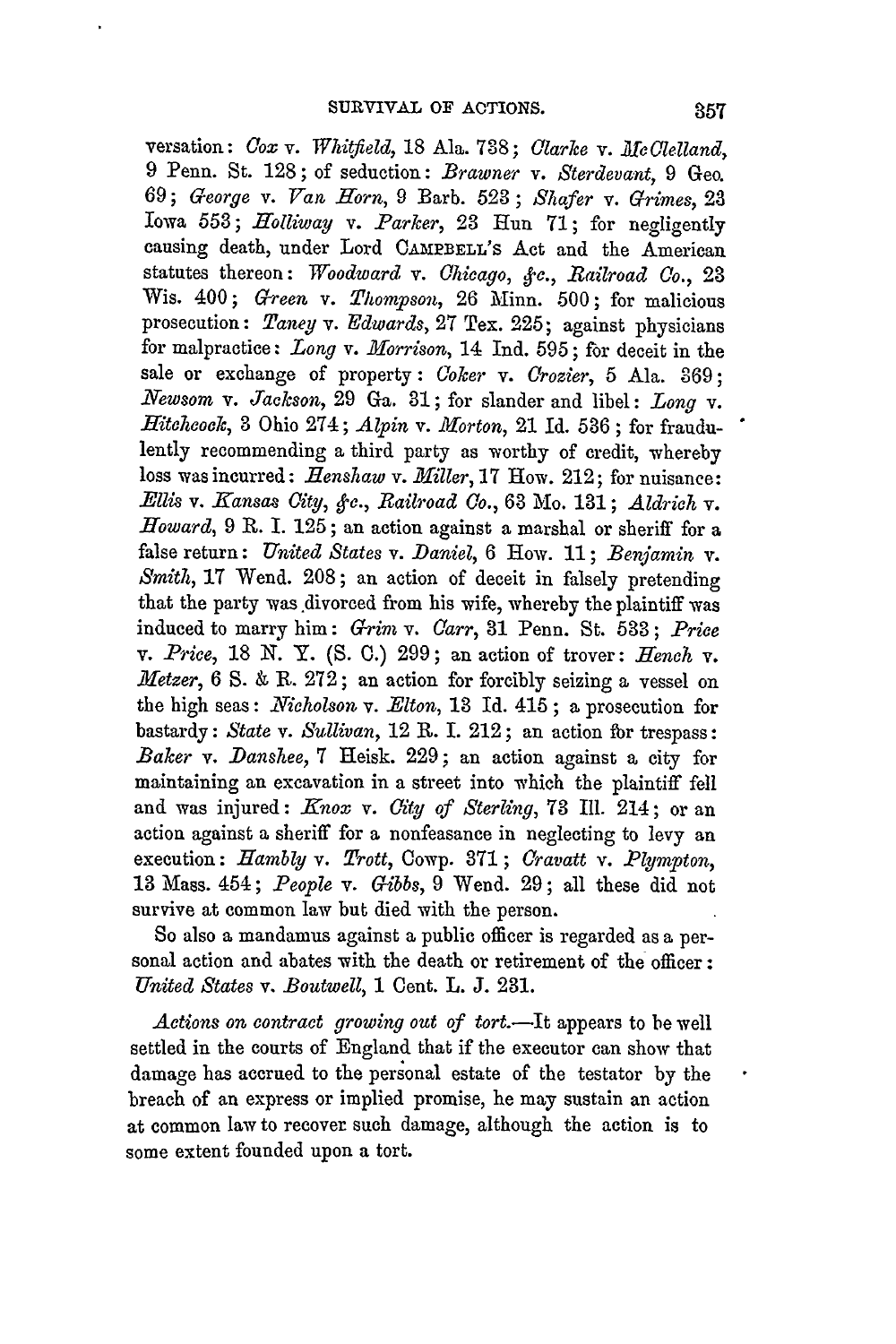In *KYnigkt v. Quailes,* 2 B. & B. 102, the plaintiff, as administrator, brought an action of assumpsit, alleging that the defendant for certain fees to be paid to him by the intestate undertook, as an attorney, to investigate and see that a title about to be conveyed to him was a good one. The breach was that he did not do so, whereby his intestate got a poor title and his personal estate was injured. The court held that the action survived, saying that it made no difference whether the promise was express or implied, the whole transaction resting on contract; that though perhaps the intestate might have brought case or assumpsit the latter was the only remedy for the administrator. The court further observed that if a man contracted for a safe conveyance by a coach and sustained an injury by a fall, by which his means of improving his personal estate were destroyed, and that property in consequence diminished, though it was clear that in his lifetime he might sue the coach proprietors in tort or contract at his election, his executor might sue in assumpsit for the consequences of'the coach proprietors' breach of contract. An important *dictum* to the same effect is found in a case which arose in the Common Pleas in 1865. **A** master had brought an action against a railway company as a carrier of passengers to recover damages for a personal injury sustained through their negligence by his servant whereby the master lost the benefit of the services of the servant. The court held that the action would not lie, because the contract out of which arose the duty to carry safely, was a contract between the company and the servant. But in the course of his judgment Mr. Justice WILLES said **:** *"I* asked in the course of the argument, if the executor could sue upon such a contract as this, and Mr. *Keane* said he thought not. I am disposed to think the answer given right; it is probably like a promise of marriage, which not being within the statute of Edw. IV., *moritur cum persona.* But suppose the personal estate of the servant sustained injury through the defendant's breach of duty, as if he had taken a quantity of luggage with him which had been lost or damaged, it is clear his executor might have sued for that damage."

In *Bradshaw v. Lancashire, &c., Railroad Co.,* L. R., 10 **0.** P. 189, and *Potter v. Metropolitan, §c., Railroad Co.*, 30 L. T. (N. S.) 765, the question was considered at length. and expressly decided.' In the former case a passenger on a railway was injured, and after an interval died in consequence; it was held that his executrix might recover in an action for breach of contract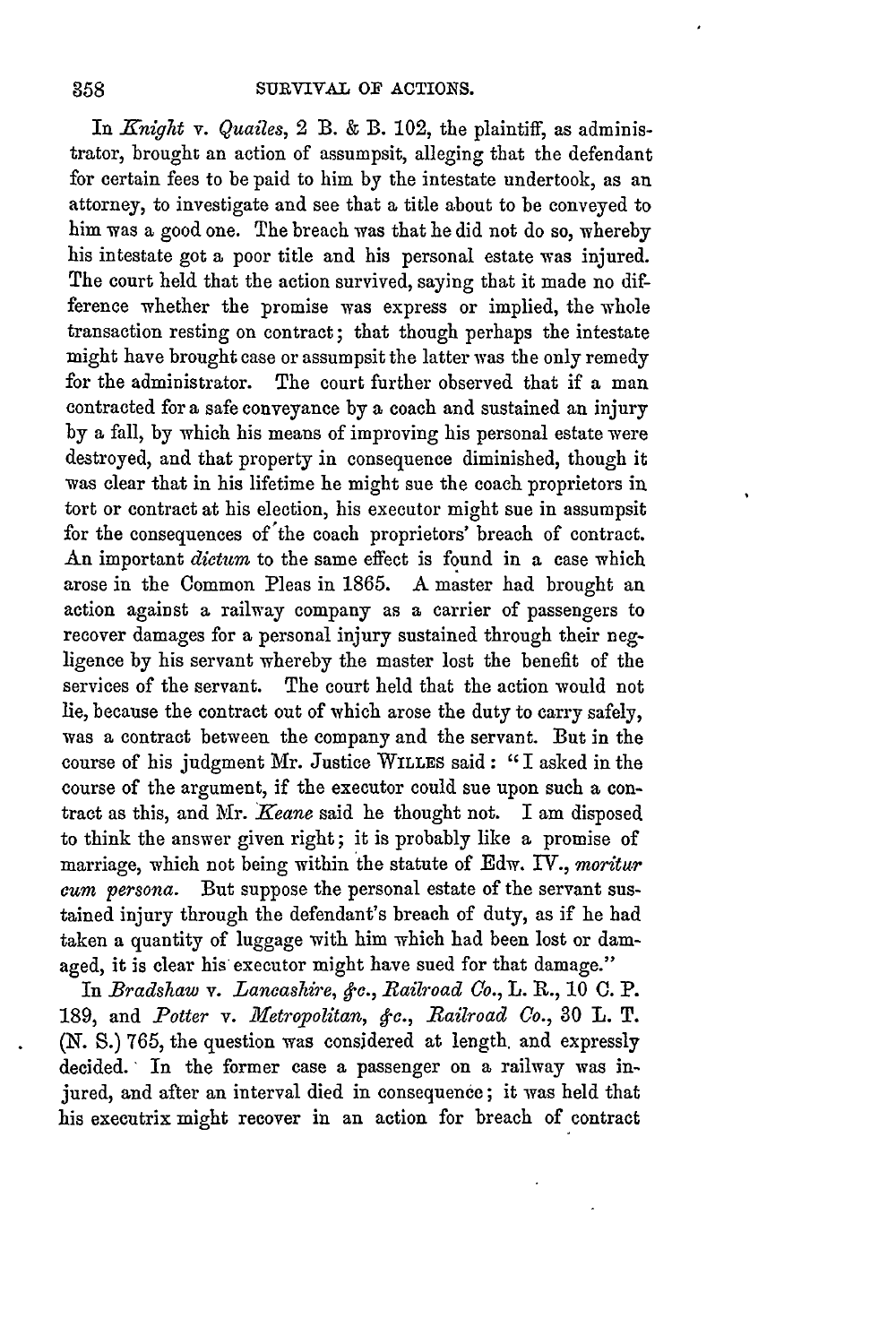against the railway company, the damage to his personal estate arising in his lifetime from medical expenses and loss occasioned by his inability to attend to business. "The ground of action," said Mr. Justice GROVE, " is that there has been a breach of a contract made with the testator during his lifetime, whereby in his lifetime his estate was injured by his having to pay medical and other expenses and injury to his business, the direct and immediate consequence of the accident." Similar rulings have been made in the American courts.

In *Miller* v. *Wilson,* 24 Penn. St. 114, the defendant, an attorney, agreed to draw up a mortgage for the plaintiff and place it on record. He, however, neglected to record it, and the plaintiff lost her money by reason of subsequent incumbrances made on the property. It was held that the action survived the defendant's death. In Missouri and in the federal courts, it has been held that an action by a father against a carrier for negligently causing the death of his child will survive, it being an action for the breach of a contract: *James v. Christy,* 18 Mo. 162; *The City of Brussels,* 6 Ben. 370.

*Where damage consists only of personal suffering, action on contract does not survive.-Td* the general rule that an action on a promise express or implied does not abate by death the English courts have introduced a qualification, viz.: that the action though based upon an express or implied promise will *not* survive where the damage consists entirely in the personal suffering of the deceased, without any injury to his personal estate: *Chamberlain v. Williamson,* 2 **M.** & **S.** 409, which came before the King's Bench in 1814, is the leading case of this kind. The action was by the plaintiff as administrator upon a breach of promise of marriage made to the intestate in her lifetime. The jury found against the defendant for 2001. damages. On motion to arrest the judgment on the ground that the cause of action did not survive to the administrator, the court took time to consider the question, saying that it was a case of novelty and importance for which no precedent could be found in the report. After full consideration judgment was delivered against the plaintiff. "The general rule of law," said Lord **ELLENBOROUG1, C. J.,** is *actio personalis moritur curn persona,* under which rule are included all actions for injuries merely personal. Executors and administrators are the representatives of the temporal property, that is, the debts and goods of the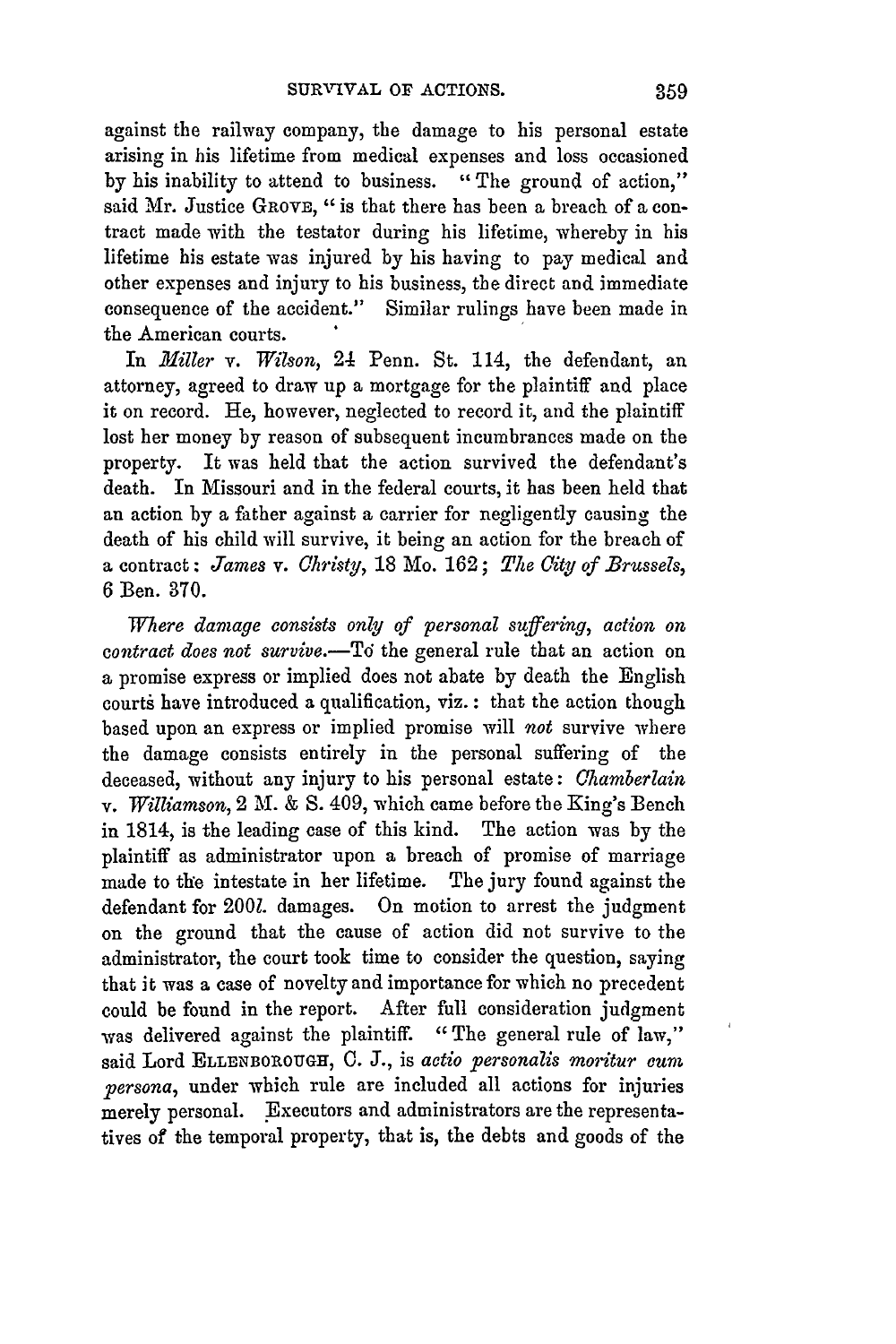deceased, but not of their wrongs except where those wrongs operate to the temporal injury of their personal estate. But in that case the special damage ought to be stated on the record, otherwise the court cannot intend it. If this action be maintainable, then every action founded on an implied promise to a testator where the damage subsists in the previous personal suffering of the testator would be also maintainable by the executor or administrator. All injuries affecting the life or health of the deceased-all such as arise out of the unskilfulness of medical practitioners-the imprisonment of the party brought on by the negligence of his attorney-all these would be breaches of'the implied promise by the persons employed to exhibit a proper portion of skill and attention. We are not aware, however, of any attempt on the part of the executor or administrator to maintain an action in any such case." But Lord **ELLENBOROUGH** in *Chamberlain v. Williamson* was careful to say that if there had been anything in the record to show that any injury had been done to the estate of the deceased though the breaking of the promise, the result would have been different.

*Personal suffering the only damage.*-The American rule.-In the American courts the same doctrine as was laid down in *Chamberlain v. Williamson* is adhered to, and where the damage consists only of personal suffering, the action will not survive although it may arise from a breach of a contract. The first cases illustrating this rule are like *6Ohamberlain v. Williamson,* actions for breach of contracts to marry. In *Stebbins v. Palmer,* decided in Massachusetts in 1822, the defendant died while the action of breach of promise of marriage was pending, and it was held that the action did not survive. "It is a contract," said' the court, "merely personal; at least it does not necessarily affect property. The principal ground of damages is disappointed hope; the injury complained of is violated faith, more resembling in substance deceit and fraud than a mere common breach of promise :" *Stebbins v. Palmer,* 1 Pick. 71. The next case arose three years later in Pennsylvania, the defendant dying pending the action. The same conclusion was reached. *"It* cannot be said," said **TILGHIMAN,** C. J., "that any injury has been done to the property of the plaintiff, nor is there any measure or standard for regulating the damages. But the counsel for the plaintiff rely on the contract in this case and on some general *dicta* that all actions founded on contract survive.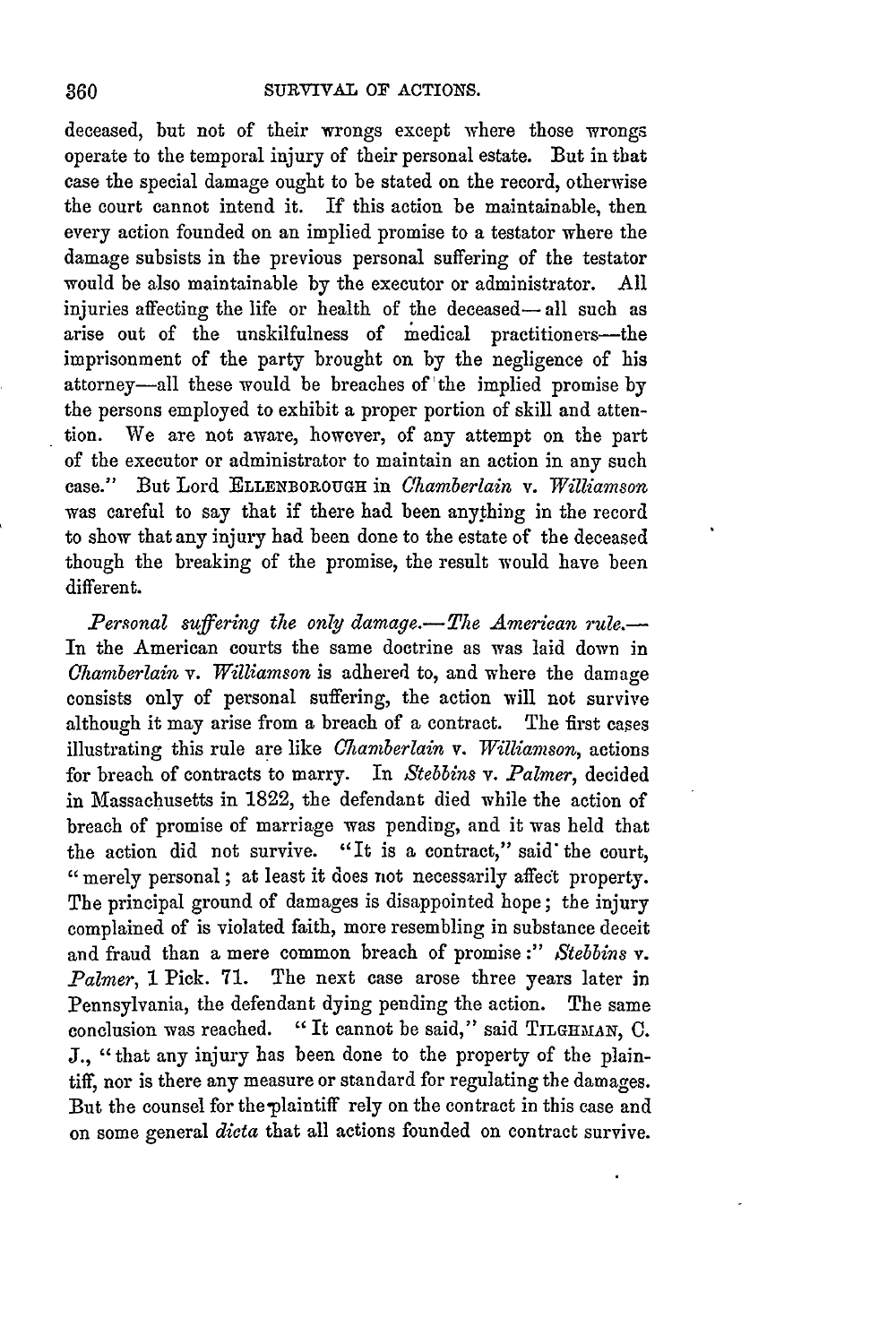This position is too general. If true, it must extend to contracts implied as well as expressed. Suppose the case of a physician or surgeon who by unskilful treatment injures the health of a patient. Here is a breach of an implied contract; and yet it will hardly be contended that in case of death the cause of action would survive. It seems reasonable, therefore, to confine the survivor of action to cases in which actual property is affected, even though there be an express contract. **A** promise of marriage is undoubtedly a contract, though one of a singular nature. By its breach the feelings of the injured party may be deeply wounded, but it is not perceived that his property is in any manner affected. **\* \* \*** It affects the hopes, the feelings, the imagination, the minds of the parties without touching their property. And whether these hopes and feelings would have been gratified or disappointed by the fulfilment of the contract, it is beyond the reach of human sagacity to decide. It is not pretended that in case of slander the action survives. Yet there the mental feelings may be as severely afflicted as by the loss of marriage. No benefit accrued to the estate of the defendant by the mutual promises in this case:" Lattimore v. Sim*mons,* 13 S. & R. 183 ; *Wade* v. *Jfalbfteisch,* 58 *N.* Y. 282, is a still stronger case for there the survival of the action (also breach of promise of marriage) was claimed under a statute which provided that "actions on contract" should survive. The court refused to rule that this was an "action upon contract" within the statute. And that an action for breach of promise of marriage will not survive has been held in Maine: Hovey v. Page, 55 Me. 142, and in New Jersey, 4 Vroom 179. In *Best v. Vedder*, 58 How. Pr. 187, it was held that an action against a physician for unskilful treatment did not survive against the defendant's executors. "Pain and bodily injuries," said the court, " do not possess such transmissible qualities as to compel the living to atone for such as the dead inflicted, nor to entitle them to receive satisfaction for such as the dead suffered.

A still more restricted doctrine prevails in the.American courts. Notwithstanding the dictum of Lord ELLENBOROUGH, in *Chamberlain v. Williamson,* that if any special damage had been stated in the record the action might have been maintained by the administrator for the breach of promise of marriage, it is now generally held in the United States that where the primary cause of action dies with the person that which is merely incidental must go with

**VOL. XXXI.-46**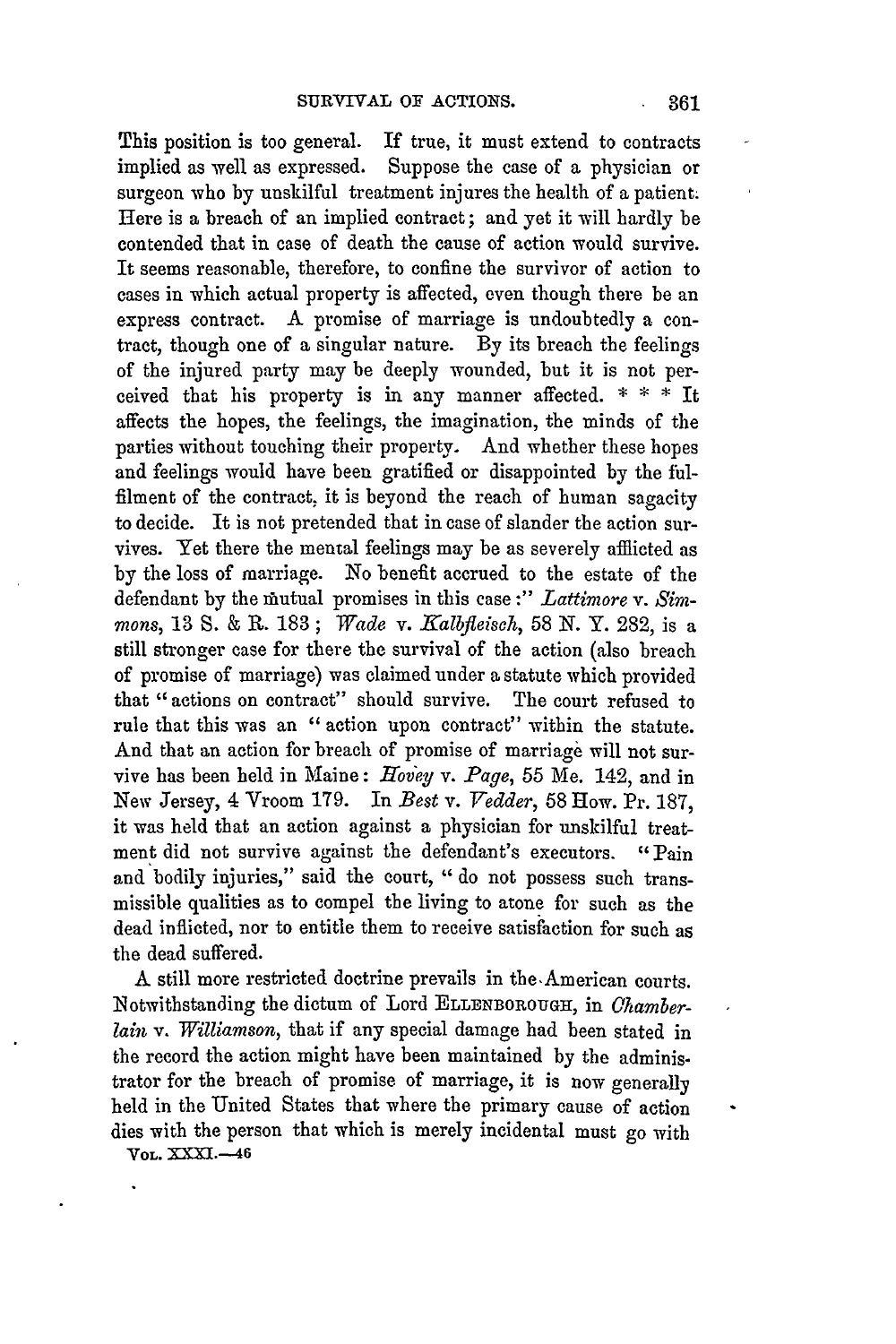it. Thus SHAW, C. J., in Smith v. Sherman, 4 Cush. 408, ruled that expenditures made by the promisee by way of preparation for .the marriage, although in some manner affecting her estate, must be regarded as merely incidental to the promise to marry, and would not afford a substantive cause of action or enable the plaintiff to maintain a suit which otherwise could not be maintained. In *Wade v. Kalbfleisch,* 58 *N.* Y. 282, an action for breach of promise of marriage, the court said: "The learned counsel suggested that upon a trial against executors or administrators, the personal elements of the action may be eliminated and a recovery confined to the pecuniary loss for support, dower, &c. There is no precedent for such a proceeding and no principle upon which it could be adopted. For some purposes where the relation exists, the pecuniary rights of the wife are estimated and protected by the courts. But what would be the rule of pecuniary loss hypothetically sustained for support? Would it be competent to prove the value of the defendant's property ? Such evidence is admitted in this action, not to prove the pecuniary loss for support, but to show what the station of the plaintiff in society would have been which is purely a personal grievance and injury. The counsel likened it to an employment for a term of years at a fixed salary, and contract broken by the employer without cause. If it could be thus transformed it would be competent to show in defence that the plaintiff had an opportunity to contract an equally eligible marriage with another person, and the plea of the want of affinity or affection would not avail. As to dower there could be no certainty to base a recovery upon. It would have been competent for the defendant to have disposed of all real estate before marriage, and all personal estate before death. Aside from these considerations, suggested to show the novelty if not the absurdity of such a trial, the brief answer to this point is that the action is from its peculiar nature indivisible. If revived at all, it must be revived as an entirety. If its personal features are abandoned the incidents only remain. The circumstances relative to the property and standing of the defendant are admissible upon the question of damages, but they are incidental and subordinate and so complicated with personal injuries as to render their separation impracticable.

In *Vittum* v. *Gilman,* 48 N. H. 416, the court having determined that a cause of action against **a** physician and surgeon, arising from want of care or skill in the cure of a patient, did not survive the